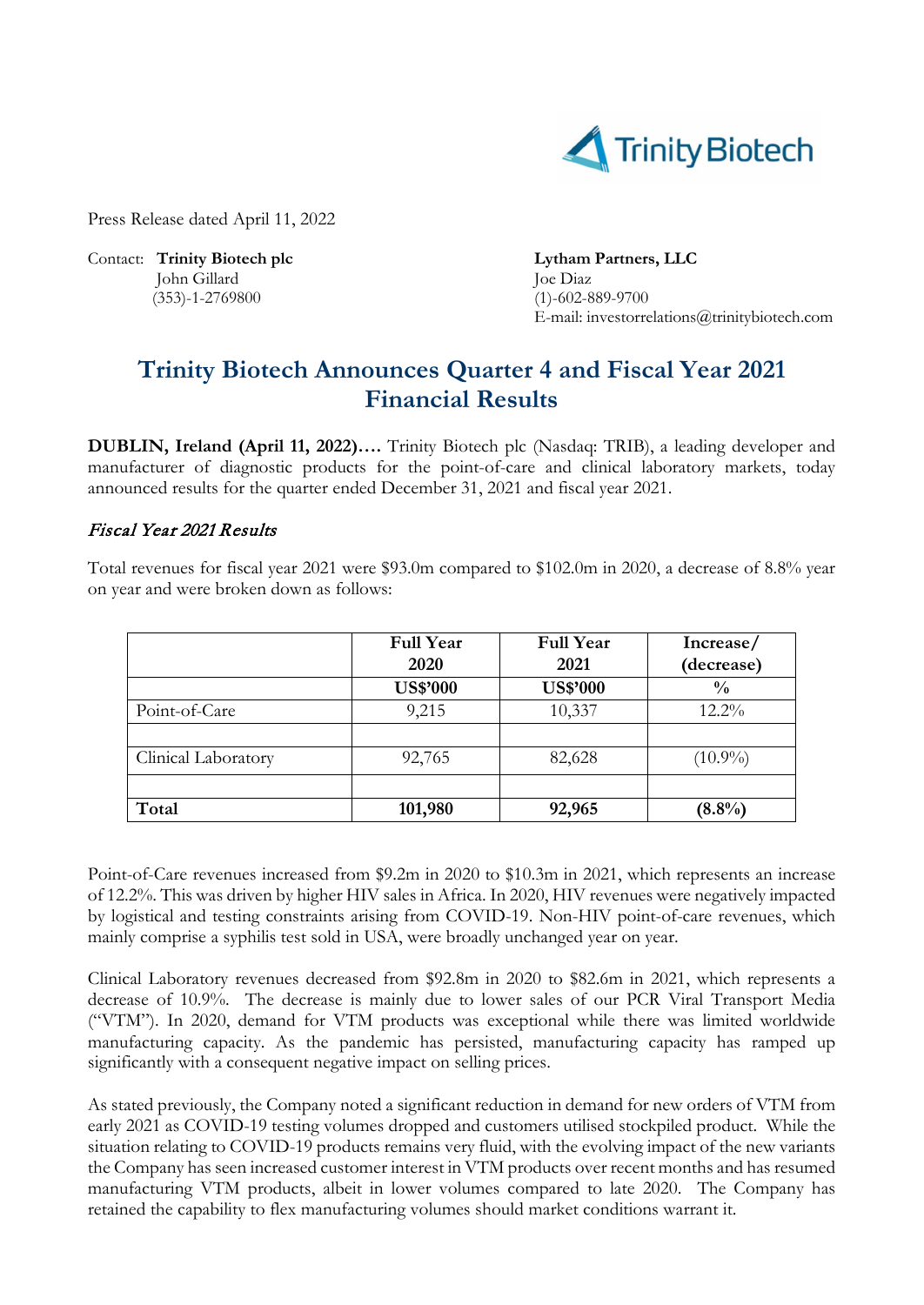In 2021, there was a partial return towards more normalised level of Haemoglobins testing. While COVID-19 public health restrictions remained in place in 2021 in many markets, these restrictions were not as severe as in 2020. As a result, diabetic related testing revenues increased 16% in 2021 and we are continuing to see increasing demand for these instruments and consumables as diabetic testing programmes continue their return to normalisation.

Also, within Clinical Laboratory, our life science raw materials business, Fitzgerald and our clinical chemistry product line both recorded single digit revenue growth in 2021.

Our autoimmune revenues decreased by 1% compared to 2020, primarily due to lower revenues in our reference laboratory. This relates to our New York reference laboratory which offers laboratory-testing services for autoimmune disorders, such as Sjogren's syndrome, hearing loss, celiac disease, lupus, rheumatoid arthritis, and systemic sclerosis. While revenues for our proprietary Sjogren's syndrome test increased by 46% compared to 2020 these were offset by a reduction in testing for other disorders due to fewer patients visiting their physicians for pandemic reasons and also due to the ending of certain testing that was carried out for a high-volume customer. We expect demand for Sjogren's testing to continue to grow as there appears to be commonality between Sjogren's symptoms and Long COVID symptoms. In addition, we continue to focus on expanding the range of tests available at the reference lab, including testing panels specifically aimed at autoimmune conditions associated with Long COVID.

The gross margin for the year was 41.0% compared to 47.6% in 2020. Gross margin remains susceptible to product mix changes, geographic spread, currency fluctuations and product level variation. The reduction in the gross margin in 2021 compared to 2020 is mainly due to comparatively higher sales prices for VTM in 2020 caused by exceptionally high demand with prices and consequently gross margin reducing progressively during 2021. Lower margins were also recorded in our Fitzgerald life sciences supply business in 2021 compared to 2020 as the company made a strategic decision to pursue larger volume orders that typically have lower pricing but are expected to add to overall profitability. Additionally, the receipt of government payroll supports in 2020 related to COVID-19 helped to increase the gross margin in 2020 and these supports are not being claimed in 2021.

Other operating income increased from \$1.9m in 2020 to \$4.7m in 2021. In both years, this income almost entirely comprises income received under the U.S. government's Cares Act, principally its Paycheck Protection Program ("PPP") and its Provider Relief Fund. All PPP loans received in 2020 and in 2021 have now been 100% forgiven by the U.S. government. Four PPP loans received in 2020, but not forgiven until 2021, totalling \$2.9m, were treated as short term liabilities at December 31, 2020.

Research and Development expenses decreased from \$5.1m in 2020 to \$4.5m in 2021. This reduction is mainly due to the closure of our Western Blot R&D facility in California in June 2020 and a continued focus on cost control. Selling General and Administrative (SG&A) expenses decreased from \$24.2m to \$23.4m, a decrease of 3.6%. In 2020, SG&A expenses were unusually low due to certain non-recurring savings, principally the furloughing of employees because of the pandemic and government payroll supports related to COVID-19. Despite neither of these savings occurring in 2021, a reduction in SG&A costs was recorded due to a cost saving program which saw SG&A headcount reduced by 7%.

Operating profit (before the impact of once-off items) for the year decreased from \$20.3m reported in 2020 to \$13.8m in 2021. This decrease is mainly attributable to lower revenues and gross margin, partially offset by lower indirect costs and the recognition of a higher amount of PPP loan forgiveness.

The net financing expense for the year decreased by 1.0% to \$4.8m mainly due to lower non-cash interest expense relating to lease liabilities for right-of-use assets.

Profit before tax (before the impact of once-off items & non-cash financial income/expense) for 2021 was \$9.0m, a decrease of \$6.5m versus the \$15.5m reported 2020. In 2021 the Company recorded an overall tax credit of \$0.2m due to the impact of R&D tax credits in the USA, Canada and Ireland.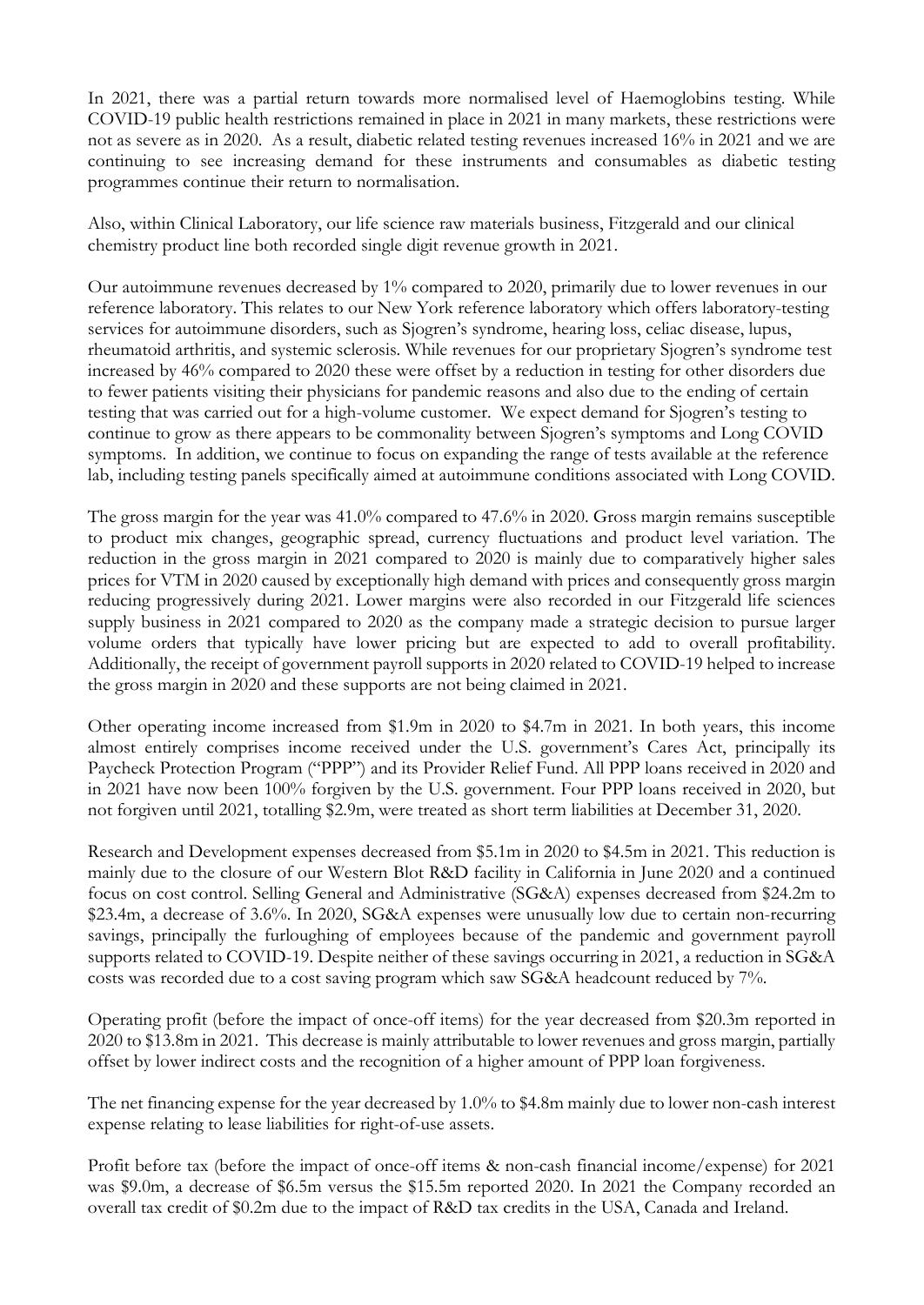Profit after tax (before the impact of once-off items & non-cash financial income/expense) was \$9.2m in 2021 compared to \$15.7m in 2020.

A non-cash financial income of \$0.6m was recognised in relation to the Exchangeable Notes. This was due to non-cash financial income of \$1.2m arising from a decrease in the fair value of the derivatives embedded in these notes, partially offset by an accretion interest charge of \$0.6m on the Exchangeable Notes.

In 2021 the Company incurred impairment charges and once-off items of \$8.9m. This results in a profit after tax of \$0.9m compared to a loss of \$6.4m in 2020.

The basic earnings per ADR for the year was 4.2 cents versus a loss of 30.6 cents in 2020. Meanwhile, there was an unconstrained diluted earnings per ADR of 16.1 cents compared to a loss per ADR of 2.0 cents in 2020.

Earnings before interest, tax, depreciation, amortisation and share option expense for the year and excluding the impact of once-off items, non-cash financial income/expenses and fair value movements for the year (Adjusted EBITDASO) was \$17.7m. This is made up as follows:

|                                                       | \$m   |
|-------------------------------------------------------|-------|
| Profit after tax                                      | 0.9   |
| Non-cash financial income                             | (0.6) |
| Impairment & once-off items                           | 8.9   |
| Net financing expense                                 | 4.8   |
| Income tax                                            | (0.2) |
| Operating Profit (before non-cash and once-off items) | 13.8  |
| Depreciation                                          | 1.9   |
| Amortisation                                          | 0.9   |
| <b>Adjusted EBITDA</b>                                | 16.6  |
| Share option expense                                  | 1.1   |
| <b>Adjusted EBITDASO</b>                              | 17.7  |

Impairment and once-off items include the following:

|                          | 2021           |
|--------------------------|----------------|
|                          | $\mathbf{\$m}$ |
| Impairment loss (IAS 36) |                |
| Loan origination costs   |                |
| Restructuring expenses   |                |
| Total                    | 8.9            |

More details on these items are provided below.

### **Quarter 4 Results**

Total revenues for Q4, 2020 were \$32.8m, which compares to \$19.5m in Q4, 2021 and were broken down as follows:

|                     | 2020            | 2021            |               |
|---------------------|-----------------|-----------------|---------------|
|                     | Quarter 4       | Quarter 4       | (decrease)    |
|                     | <b>US\$'000</b> | <b>US\$'000</b> | $\frac{0}{0}$ |
| Point-of-Care       | 2,548           | 2,379           | $(6.6\%)$     |
| Clinical Laboratory | 30,217          | 17,146          | $(43.3\%)$    |
| Total               | 32,765          | 19,525          | $(40.4\%)$    |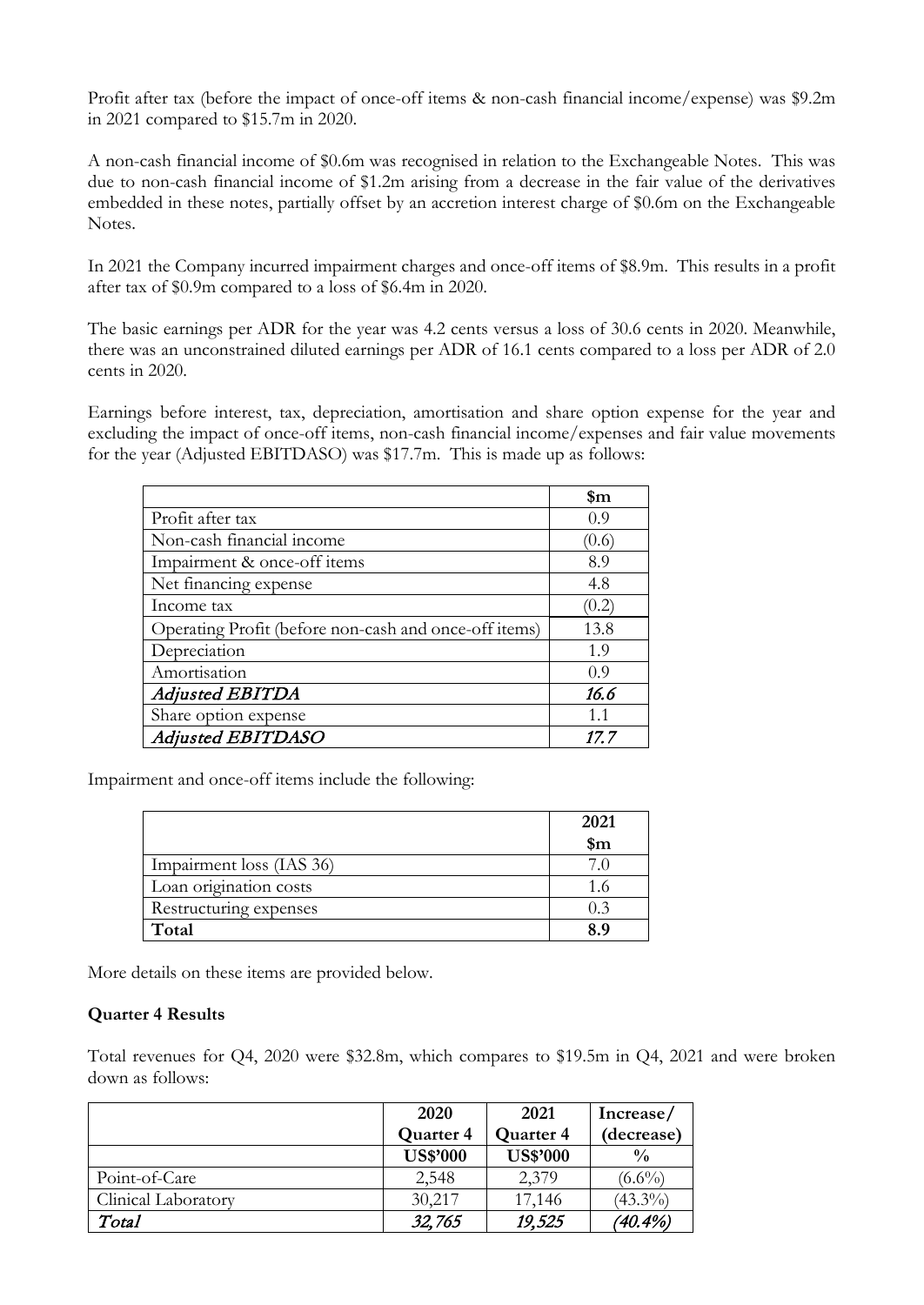Point-of-Care revenues in Q4, 2021 were 6.6% lower than Q4, 2020 and in both quarters are largely comprised of sales of our Unigold HIV test in Africa.

Clinical Laboratory revenues decreased from \$30.2m to \$17.1m, which represents a decrease of 43.3% compared to Q4, 2020. The decrease is mainly due to lower revenues from our PCR VTM products. In Q4 2020, demand for PCR VTM products was exceptional while there was limited worldwide manufacturing capacity. As the pandemic has persisted, manufacturing capacity has ramped up significantly with a consequent negative impact on selling prices.

Gross profit for Q4, 2021 amounted to \$7.2m equating to a gross margin of 37.1%, compared to the 47.8% reported in the equivalent quarter last year. The reduction in gross margin is mainly due to the exceptionally strong sales and margins recorded in Q4 2020 within our COVID-19 related portfolio of products, with pricing and thus margin falling as 2021 progressed. Sales mix within Point-Of-Care also had a negative impact on gross margin in Q4 2021 compared to Q4 2020.

Other operating income decreased from \$1.8m in Q4 2020 to \$0.7m in Q4 2021. In both quarters, this income almost entirely comprises income received under the U.S. government's Cares Act, principally its PPP and its Provider Relief Fund. The \$0.7m recorded in Q4 2021 represents the sixth and final PPP loan recognised as income. As a result, there are no remaining PPP loans treated as short term liabilities at December 31, 2021.

Research and Development expenses reduced from \$1.3m in Q4 2020 to \$0.9m in Q4 2021 due to a continued focus on cost control measures. Selling, General and Administrative (SG&A) expenses reduced by \$1.7m to \$5.2m. The decrease in SG&A expenses was mainly driven by a foreign exchange loss recorded in Q4 2020 on non-US Dollar denominated lease liabilities, whereas the equivalent movement in Q4 2021 was a foreign exchange gain; lower performance-related pay and the closing out of certain claims against the company at a lower amount than was reserved.

Operating profit (before the impact of once-off items) decreased from \$9.1m to \$1.7m for the quarter. This decrease is mainly attributable to lower revenues and gross margin, a lower amount of government financial aid recognised as other operating income, partially offset by lower indirect costs.

Financial Expenses amounted to \$1.2m, which was broadly in line with Q4, 2020. Of this, \$1.0m related to interest payable on the Company's Exchangeable Notes, with the remaining \$0.2m representing notional financing charges arising on leased assets. A further non-cash expense of almost \$0.2m was recognised in this quarter's income statement, again in relation to the Exchangeable Notes.

In Q4, 2021the Company recorded an overall tax credit of \$1.2m compared to a credit of \$0.7m in Q4 2020, with this increase primarily related to the attribution of income to lower tax jurisdictions.

The profit after tax, before impairment and non-cash financial expense, for the quarter was \$1.7m compared to \$8.6m for the equivalent period last year.

In Q4, 2021 the Company incurred impairment charges and once-off items of \$2.8m. This results in a loss after tax of \$1.3m compared to a loss of \$10m in Q4 2020

The basic earnings per ADR for the quarter was a loss of 6 cents versus a loss of 48 cents in Q4 2020. Unconstrained diluted loss per ADR for the quarter amounted to a loss of 0.4 cents, which compares to a loss per ADR of 30.8 cents in the equivalent quarter in 2020.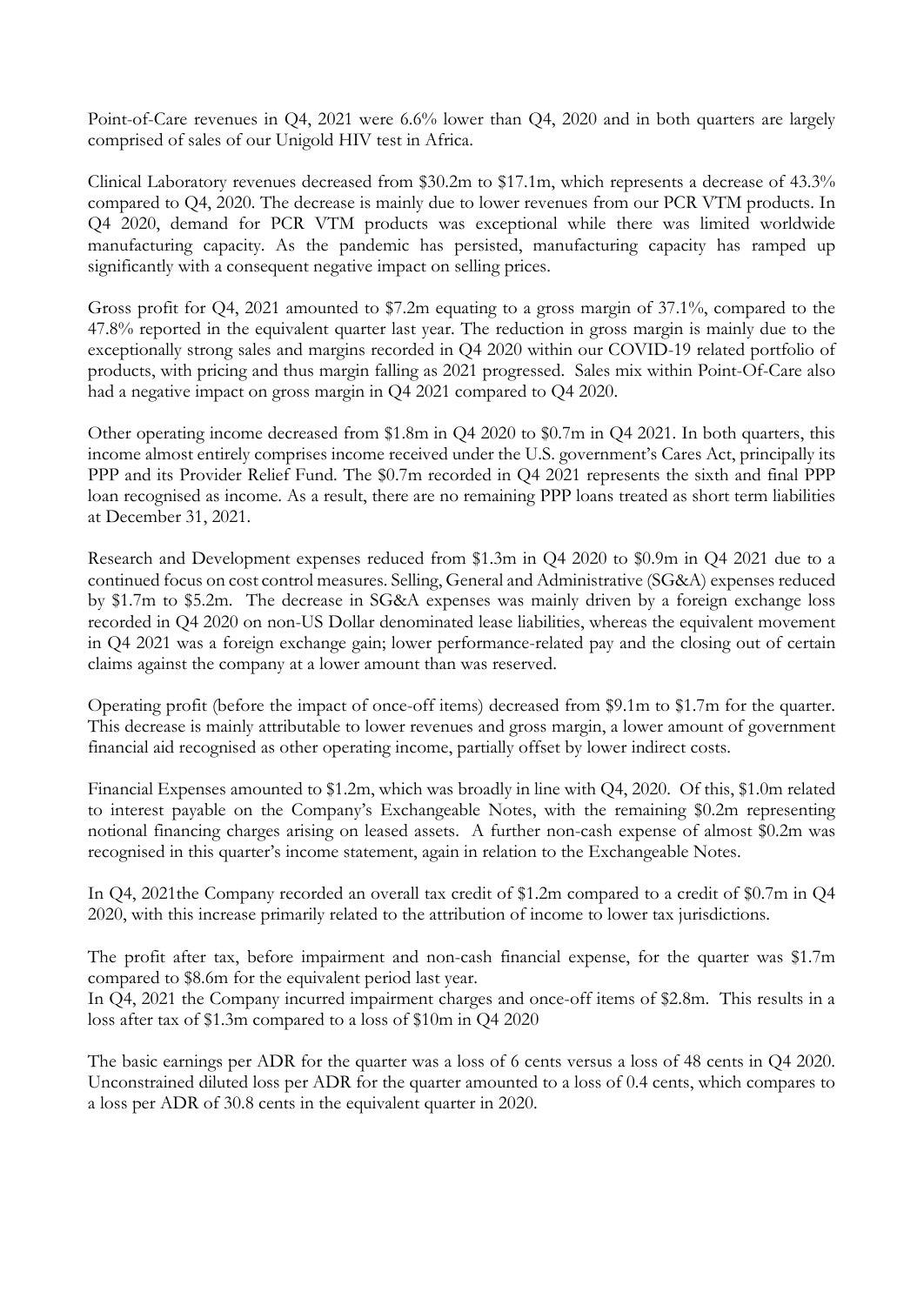Earnings before interest, tax, depreciation, amortisation and share option expense for the quarter and excluding the impact of once-off items, non-cash financial income/expenses and fair value movements (Adjusted EBITDASO) was \$2.4m. This is made up as follows:

|                                                       | \$m   |
|-------------------------------------------------------|-------|
| Loss after tax                                        | (1.3) |
| Non-cash financial expense                            | 0.2   |
| Impairment & once-off items                           | 2.8   |
| Net financing expense                                 | 1.2.  |
| Income tax                                            | (1.2) |
| Operating Profit (before non-cash and once-off items) | 17    |
| Depreciation                                          | 0.3   |
| Amortisation                                          | 0.2   |
| <b>Adjusted EBITDA</b>                                | 2.2   |
| Share option expense                                  | 0.2.  |
| Adjusted EBITDASO                                     | 2.4   |

Impairment & once-off items include the following:

|                          | Q4 2021<br>$\sin$ |
|--------------------------|-------------------|
| Impairment loss (IAS 36) |                   |
| Loan origination costs   |                   |
| Restructuring expenses   | (0.3)             |
| Total                    |                   |

- o *Impairment loss* in accordance with the provisions of IFRS accounting standards, a company is required to carry out periodic impairment reviews in order to determine the appropriate carrying value of its net assets. The impairment review performed at December 31, 2021 has resulted in a non-cash impairment charge of \$0.9m being recognised. In Q2, 2021, an impairment loss of \$6.1m was also recognised. A number of factors impacted the impairment review at year end including the Company's share price at 31 December 2021, cost of capital, cash flow projections and net asset values across each of the Company's individual cash generating units.
- o *Loan origination costs* as previously announced, the Company and its subsidiaries entered into a \$81,250,000 senior secured term loan credit facility with Perceptive Advisors in December 2021. In Q4 2021, loan origination costs of \$1.6m were incurred, comprising loan commitment and professional fees. These costs have been expensed in the Income Statement, as the loan was subject to shareholder approval and that approval was not received until post year end.
- o *Restructuring expenses* as part of the Company's ongoing focus on automation, efficiency and cost savings in Q4 2021, a restructuring program was implemented in the Company's Irish manufacturing facility. A voluntary redundancy program resulted in a 7% reduction of the workforce. Restructuring expenses comprise termination payments, all of which were paid before December 31, 2021.

# **Cash flows**

Cash generated from operations during the quarter was \$3.9m. Meanwhile the Company paid \$2m interest on the Exchangeable Notes. Other major cash outflows for the quarter included capital expenditure of \$2.4m and payments for property leases of \$0.7m. Overall, this resulted in a decrease in cash from \$27.5m to \$25.9m, a decrease of \$1.6m during the quarter. In Q4 2021, the Company paid \$0.8m in relation to refinancing closing fees.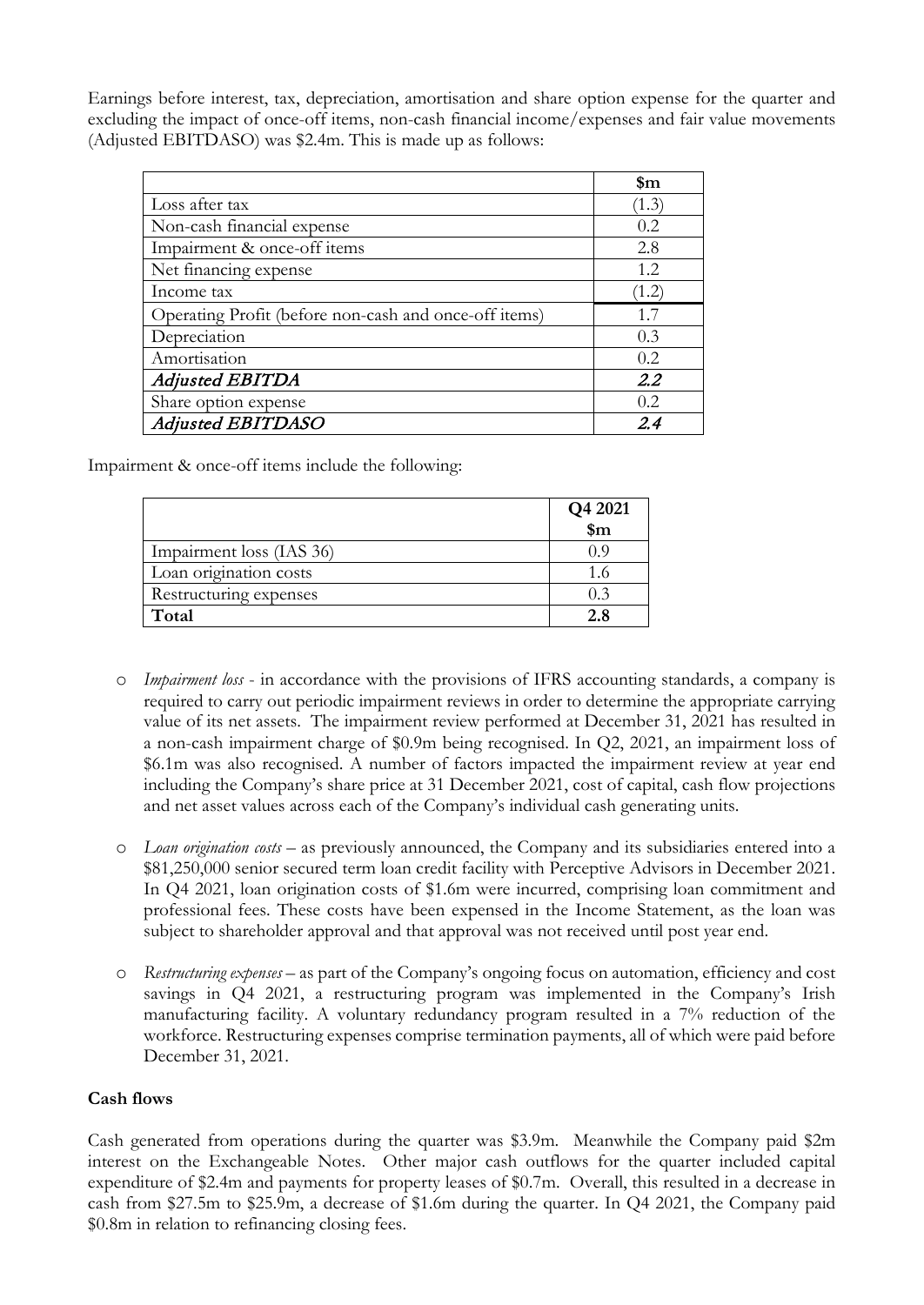# **Q4 2021 Earnings Conference Call**

The Company has scheduled a conference call for Monday April 11, 2022 at 11:00am ET (4:00pm GMT) to discuss the results of the quarter.

Interested parties can access the call by dialling:

| US Toll Free:                                          | 1-844-861-5499 |
|--------------------------------------------------------|----------------|
| International Toll:                                    | 1-412-317-6581 |
| Ireland Toll:                                          | 014311269      |
| Ireland Toll Free:                                     | 1800932830     |
| Please ask to be joined into the Trinity Biotech call. |                |

A simultaneous webcast of the call can be accessed at: [https://services.choruscall.com/mediaframe/webcast.html?webcastid=bJwDZEcn](https://nam10.safelinks.protection.outlook.com/?url=https%3A%2F%2Fservices.choruscall.com%2Fmediaframe%2Fwebcast.html%3Fwebcastid%3DbJwDZEcn&data=04%7C01%7Cdthomas%40choruscall.com%7C0be0930dece749df551d08da1982a519%7Cb33d8fee5ac94ed69e4d5ad041ecfd21%7C0%7C0%7C637850346179727268%7CUnknown%7CTWFpbGZsb3d8eyJWIjoiMC4wLjAwMDAiLCJQIjoiV2luMzIiLCJBTiI6Ik1haWwiLCJXVCI6Mn0%3D%7C3000&sdata=mFcRHW1Fwzb0NS6ydoaBZpemprhw0EhBUsxtX9eTMFw%3D&reserved=0) 

A replay of the call can be accessed until April 18, 2022 by dialling: US Toll Free: 1-877-344-7529 International Toll: 1-412-317-0088 Replay Code: 5436077

To access the replay using an international dial-in number, please see the link below: [https://services.choruscall.com/ccforms/replay.html](https://nam10.safelinks.protection.outlook.com/?url=https%3A%2F%2Fservices.choruscall.com%2Fccforms%2Freplay.html&data=04%7C01%7Cjzerbe%40choruscall.com%7C98d45b7e003145efe57808da198351f7%7Cb33d8fee5ac94ed69e4d5ad041ecfd21%7C0%7C0%7C637850349066960579%7CUnknown%7CTWFpbGZsb3d8eyJWIjoiMC4wLjAwMDAiLCJQIjoiV2luMzIiLCJBTiI6Ik1haWwiLCJXVCI6Mn0%3D%7C3000&sdata=0A9BXm%2FoZdDOue9EgFUPNg3B%2BA7G9oC0PbFx2NStSXQ%3D&reserved=0)

A webcast of the call will be available for 30 days at: [https://services.choruscall.com/mediaframe/webcast.html?webcastid=bJwDZEcn](https://nam10.safelinks.protection.outlook.com/?url=https%3A%2F%2Fservices.choruscall.com%2Fmediaframe%2Fwebcast.html%3Fwebcastid%3DbJwDZEcn&data=04%7C01%7Cdthomas%40choruscall.com%7C0be0930dece749df551d08da1982a519%7Cb33d8fee5ac94ed69e4d5ad041ecfd21%7C0%7C0%7C637850346179727268%7CUnknown%7CTWFpbGZsb3d8eyJWIjoiMC4wLjAwMDAiLCJQIjoiV2luMzIiLCJBTiI6Ik1haWwiLCJXVCI6Mn0%3D%7C3000&sdata=mFcRHW1Fwzb0NS6ydoaBZpemprhw0EhBUsxtX9eTMFw%3D&reserved=0) 

Replays will be available 1 hour after the end of the conference.

# **Use of Non-IFRS Financial Information**

The Company reports financial results in accordance with IFRS. To supplement the consolidated financial statements presented in accordance with IFRS, the Company presents the Non-IFRS presentation of Adjusted EBITDA and Adjusted EBITDASO. These non-IFRS measures are not in accordance with, nor are they a substitute for, IFRS measures. The Company uses these Non-IFRS measures to evaluate and manage the Company's operations internally. The Company is also providing this information to assist investors in performing additional financial analysis. Reconciliation between the company's results on a IFRS and non-IFRS basis is provided in a table above.

*The above mentioned numbers are unaudited.*

*Once-off charges are non-GAAP accounting presentations.* 

*Certain statements made in this release that are not historical are forward-looking statements within the meaning of the Private Securities Litigation Reform Act of 1995. The words "estimate", "project", "intend", "expect", "believe" and similar expressions are intended to identify forward-looking statements. These forward-looking statements involve known and unknown risks and uncertainties. Many factors could cause the actual results, performance or achievements of Trinity Biotech to be materially different from any future results, performance or achievements that may be expressed or implied by such forward-looking statements, including, but not limited to, the results of research and development efforts, risks associated with the outbreak and global spread of the coronavirus (COVID-19), the effect of regulation by the U.S. Food and Drug Administration and other agencies, the impact of competitive products, product development commercialization and technological difficulties. For additional information regarding these and other risks and uncertainties associated with Trinity Biotech's business, reference is made to our reports filed from time to time with the U.S. Securities and Exchange Commission. We undertake no obligation to update or revise any forward-looking statements for any reason.*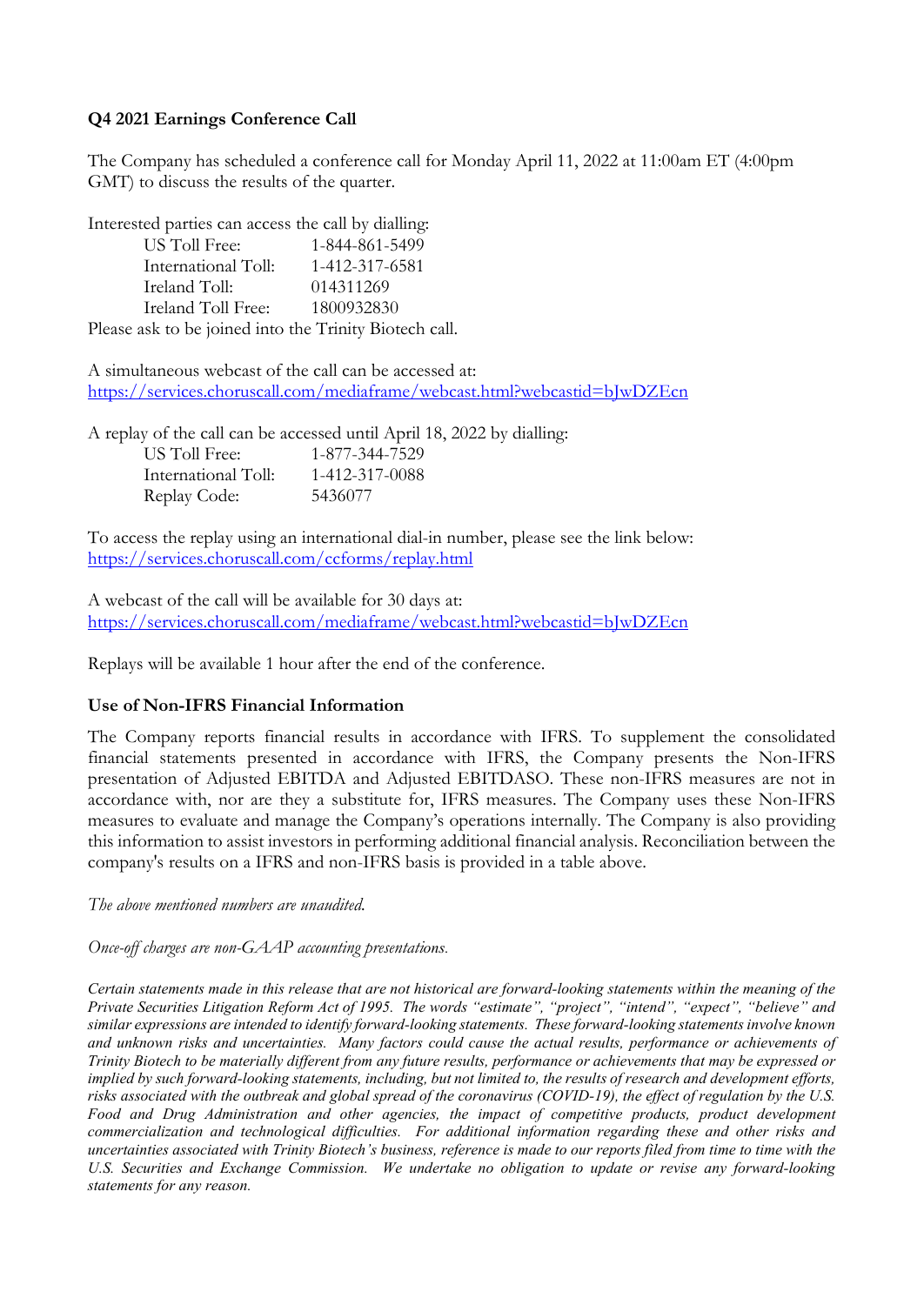Trinity Biotech develops, acquires, manufactures and markets diagnostic systems, including both reagents and instrumentation, for the point-of-care and clinical laboratory segments of the diagnostic market. The products are used to detect infectious diseases and to quantify the level of Haemoglobin A1c and other chemistry parameters in serum, plasma and whole blood. Trinity Biotech sells direct in the United States, Germany, France and the U.K. and through a network of international distributors and strategic partners in over 75 countries worldwide. For further information, please see the Company's website: [www.trinitybiotech.com.](http://www.trinitybiotech.com/)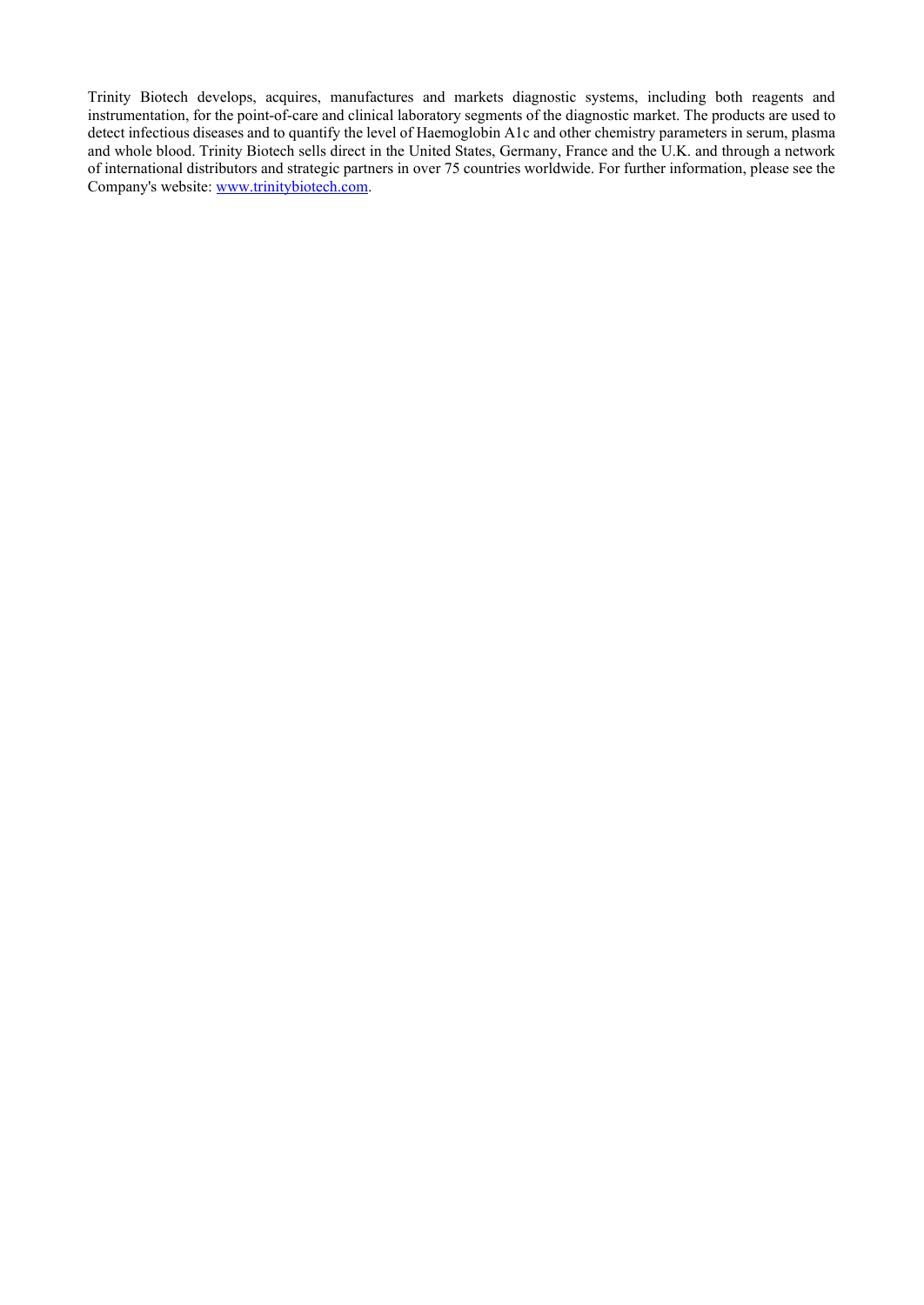# **Trinity Biotech plc Consolidated Income Statements**

| (US\$000's except share data)                                                                                    | <b>Three Months</b><br><b>Ended</b><br>December 31,<br>2021<br>(unaudited) | <b>Three Months</b><br><b>Ended</b><br>December 31,<br>2020<br>(unaudited) | <b>Ended</b><br>December 31,<br>2021<br>(unaudited) | <b>Twelve Months Twelve Months</b><br><b>Ended</b><br>December 31,<br>2020<br>(unaudited) |
|------------------------------------------------------------------------------------------------------------------|----------------------------------------------------------------------------|----------------------------------------------------------------------------|-----------------------------------------------------|-------------------------------------------------------------------------------------------|
| <b>Revenues</b>                                                                                                  | 19,525                                                                     | 32,765                                                                     | 92,965                                              | 101,980                                                                                   |
| Cost of sales                                                                                                    | (12, 286)                                                                  | (17, 108)                                                                  | (54, 888)                                           | (53,400)                                                                                  |
| Gross profit<br>Gross margin %                                                                                   | 7,239<br>37.1%                                                             | 15,657<br>47.8%                                                            | 38,077<br>41.0%                                     | 48,580<br>47.6%                                                                           |
| Other operating income                                                                                           | 722                                                                        | 1,841                                                                      | 4,672                                               | 1,860                                                                                     |
| Research & development expenses<br>Selling, general and administrative expenses<br>Indirect share based payments | (941)<br>(5,179)<br>(154)                                                  | (1,284)<br>(6,872)<br>(276)                                                | (4, 497)<br>(23, 359)<br>(1,096)                    | (5,080)<br>(24, 234)<br>(780)                                                             |
| <b>Operating profit</b>                                                                                          | 1,687                                                                      | 9,066                                                                      | 13,797                                              | 20,346                                                                                    |
| Financial income<br>Financial expenses<br>Net financing expense                                                  | (1,201)<br>(1,201)                                                         | (1,224)<br>(1,224)                                                         | 3<br>(4, 811)<br>(4,808)                            | 36<br>(4,892)<br>(4, 856)                                                                 |
| Profit before tax, impairment, once-off &<br>non-cash items                                                      | 486                                                                        | 7,842                                                                      | 8,989                                               | 15,490                                                                                    |
| Income tax credit<br>Profit after tax before impairment, once-off<br>& non-cash items                            | 1,186<br>1,672                                                             | 730<br>8,572                                                               | 166<br>9,155                                        | 182<br>15,672                                                                             |
| Non-cash financial income/(expense)*<br>Impairment & once-off items<br>(Loss)/Profit after tax                   | (152)<br>(2,784)<br>(1,264)                                                | (820)<br>(17,776)<br>(10, 024)                                             | 572<br>(8, 852)<br>875                              | (1, 859)<br>(20, 201)<br>(6,388)                                                          |
| Earnings/(Loss) per ADS (US cents)                                                                               | (6.0)                                                                      | (48.0)                                                                     | 4.2                                                 | (30.6)                                                                                    |
| Diluted earnings/(loss) per ADS (US cents)**                                                                     | (0.4)                                                                      | (30.8)                                                                     | 16.1                                                | (2.0)                                                                                     |
| Weighted average no. of ADSs used in<br>computing basic earnings per ADS                                         | 20,901,703                                                                 | 20,901,703                                                                 | 20,901,703                                          | 20,901,703                                                                                |
| Weighted average no. of ADSs used in<br>computing diluted earnings per ADS                                       | 26,269,194                                                                 | 26,663,066                                                                 | 26,629,663                                          | 26,256,183                                                                                |

\*Non-cash financial income/(expense) refers to accretion interest and fair value adjustments.

\*\* Under IAS 33 Earnings per Share, diluted earnings per share cannot be anti-dilutive. In a reporting period where it is anti-dilutive, diluted earnings per ADS should be constrained to equal basic earnings per ADS.

*The above financial statements have been prepared in accordance with the principles of International Financial Reporting Standards and the Company's accounting policies but do not constitute an interim financial report as defined in IAS 34 (Interim Financial Reporting). Impairment, once-off charges & non-cash financial items are non-GAAP accounting presentations.*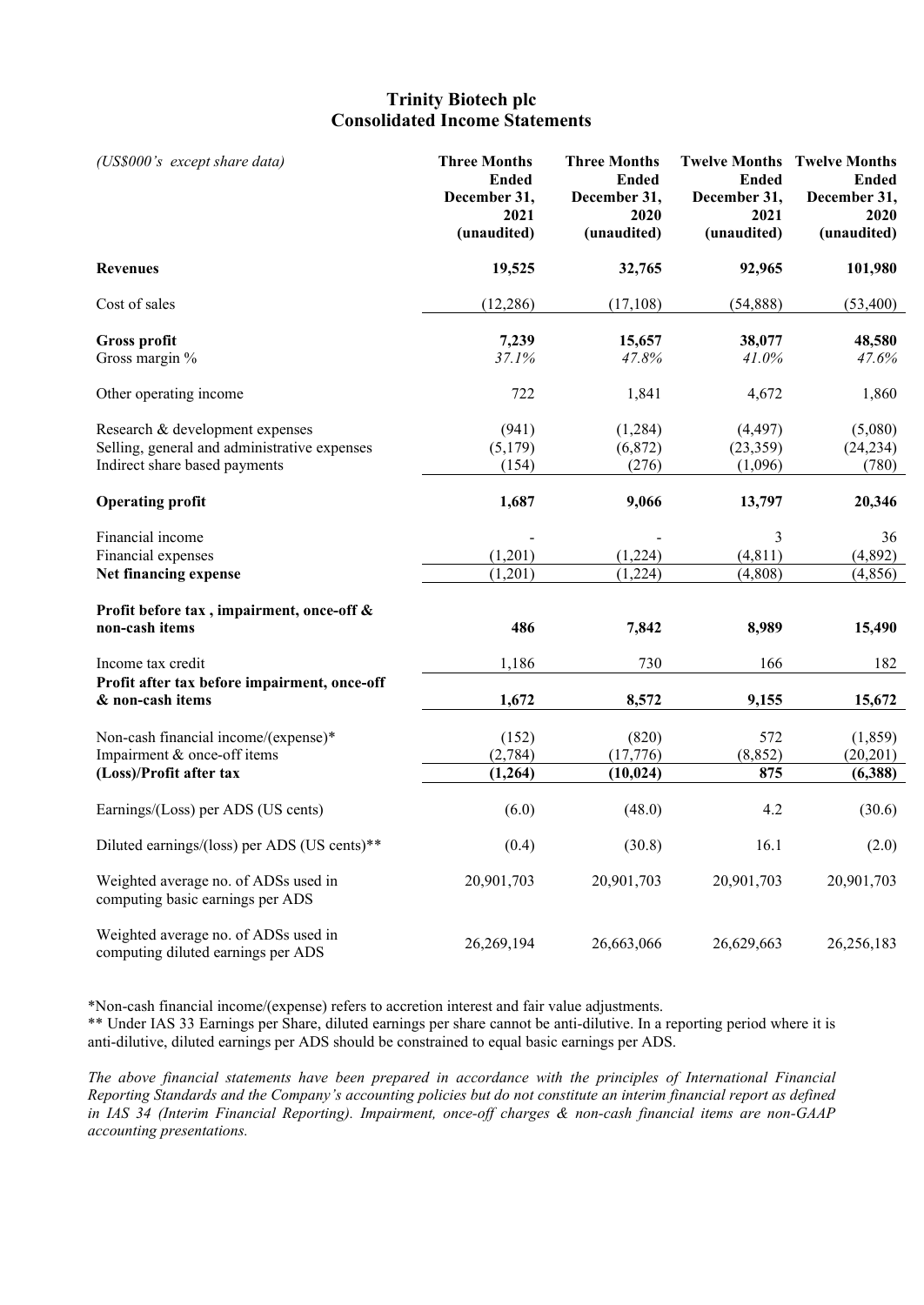### **Trinity Biotech plc Consolidated Balance Sheets**

|                                                                                                                                                                                                                                            | December 31,<br>2021<br><b>US\$ '000</b><br>(unaudited)          | September 30,<br>2021<br><b>US\$ '000</b><br>(unaudited)       | June 30,<br>2021<br><b>US\$ '000</b><br>(unaudited)              | December 31,<br>2020<br><b>US\$ '000</b><br>(unaudited)            |
|--------------------------------------------------------------------------------------------------------------------------------------------------------------------------------------------------------------------------------------------|------------------------------------------------------------------|----------------------------------------------------------------|------------------------------------------------------------------|--------------------------------------------------------------------|
| <b>ASSETS</b>                                                                                                                                                                                                                              |                                                                  |                                                                |                                                                  |                                                                    |
| <b>Non-current assets</b>                                                                                                                                                                                                                  |                                                                  |                                                                |                                                                  |                                                                    |
| Property, plant and equipment                                                                                                                                                                                                              | 5,918                                                            | 6,258                                                          | 6,501                                                            | 8,547                                                              |
| Goodwill and intangible assets                                                                                                                                                                                                             | 35,981                                                           | 34,319                                                         | 32,864                                                           | 33,860                                                             |
| Deferred tax assets                                                                                                                                                                                                                        | 4,101                                                            | 3,711                                                          | 3,617                                                            | 4,185                                                              |
| Other assets                                                                                                                                                                                                                               | 207                                                              | 244                                                            | 279                                                              | 355                                                                |
| <b>Total non-current assets</b>                                                                                                                                                                                                            | 46,207                                                           | 44,532                                                         | 43,261                                                           | 46,947                                                             |
|                                                                                                                                                                                                                                            |                                                                  |                                                                |                                                                  |                                                                    |
| <b>Current assets</b>                                                                                                                                                                                                                      |                                                                  |                                                                |                                                                  |                                                                    |
| Inventories                                                                                                                                                                                                                                | 29,123                                                           | 32,116                                                         | 34,705                                                           | 30,219                                                             |
| Trade and other receivables                                                                                                                                                                                                                | 16,116                                                           | 16,816                                                         | 15,358                                                           | 22,668                                                             |
| Income tax receivable                                                                                                                                                                                                                      | 1,539                                                            | 1,840                                                          | 2,782                                                            | 3,086                                                              |
| Cash, cash equivalents and deposits                                                                                                                                                                                                        | 25,910                                                           | 27,475                                                         | 28,618                                                           | 27,327                                                             |
| <b>Total current assets</b>                                                                                                                                                                                                                | 72,688                                                           | 78,247                                                         | 81,463                                                           | 83,300                                                             |
|                                                                                                                                                                                                                                            |                                                                  |                                                                |                                                                  |                                                                    |
| <b>TOTAL ASSETS</b>                                                                                                                                                                                                                        | 118,895                                                          | 122,779                                                        | 124,724                                                          | 130,247                                                            |
| <b>EQUITY AND LIABILITIES</b><br>Equity attributable to the equity<br>holders of the parent<br>Share capital<br>Share premium<br>Treasury shares<br>Accumulated surplus<br>Translation reserve<br>Other reserves<br>Total equity/(deficit) | 1,213<br>16,187<br>(24, 922)<br>12,559<br>(5,379)<br>23<br>(319) | 1,213<br>16,187<br>(24, 922)<br>13,685<br>(5,376)<br>23<br>810 | 1,213<br>16,187<br>(24, 922)<br>12,093<br>(5,090)<br>23<br>(496) | 1,213<br>16,187<br>(24, 922)<br>10,573<br>(5,293)<br>23<br>(2,219) |
| <b>Current liabilities</b>                                                                                                                                                                                                                 |                                                                  |                                                                |                                                                  |                                                                    |
| Income tax payable                                                                                                                                                                                                                         | 22                                                               | 1,018                                                          | 751                                                              | 154                                                                |
| Trade and other payables                                                                                                                                                                                                                   | 17,107                                                           | 18,324                                                         | 21,304                                                           | 26,488                                                             |
| Exchangeable senior note payable <sup>1</sup>                                                                                                                                                                                              | 83,312                                                           | 83,159                                                         | 83,190                                                           |                                                                    |
| Provisions                                                                                                                                                                                                                                 | 50                                                               | 376                                                            | 376                                                              | 416                                                                |
| <b>Total current liabilities</b>                                                                                                                                                                                                           | 100,491                                                          | 102,877                                                        | 105,621                                                          | 27,058                                                             |
|                                                                                                                                                                                                                                            |                                                                  |                                                                |                                                                  |                                                                    |
| <b>Non-current liabilities</b>                                                                                                                                                                                                             |                                                                  |                                                                |                                                                  |                                                                    |
| Exchangeable senior note payable <sup>1</sup>                                                                                                                                                                                              |                                                                  |                                                                |                                                                  | 83,884                                                             |
| Other payables                                                                                                                                                                                                                             | 13,865                                                           | 14,555                                                         | 15,283                                                           | 16,619                                                             |
| Deferred tax liabilities                                                                                                                                                                                                                   | 4,858                                                            | 4,537                                                          | 4,316                                                            | 4,905                                                              |
| <b>Total non-current liabilities</b>                                                                                                                                                                                                       | 18,723                                                           | 19,092                                                         | 19,599                                                           | 105,408                                                            |
| <b>TOTAL LIABILITIES</b>                                                                                                                                                                                                                   | 119,214                                                          | 121,969                                                        | 125,220                                                          | 132,466                                                            |
|                                                                                                                                                                                                                                            |                                                                  |                                                                |                                                                  |                                                                    |
| <b>TOTAL EQUITY AND</b><br><b>LIABILITIES</b>                                                                                                                                                                                              | 118,895                                                          | 122,779                                                        | 124,724                                                          | 130,247                                                            |

<sup>1</sup> Exchangeable senior notes have a nominal value of US\$99.9 million with a maturity date on April 1, 2045, subject to *earlier repurchase, redemption or exchange. The exchangeable notes (and the related embedded derivatives) have been presented within current liabilities since June 30, 2021 as the Company does not have an unconditional right to defer settlement of the exchangeable notes for at least 12 months after the reporting period due to the existence of a put option which allows the holders to put the exchangeable notes to the issuer at par on April 1, 2022. This accounting treatment of the exchangeable notes is required by IAS 1. On December 15, 2021, Trinity Biotech agreed terms with 5 holders of the exchangeable notes for the repurchase of approximately 99.7% of the outstanding notes. The agreement was conditional on certain lending conditions being met and required shareholder approval, which was obtained in January 2022. In respect of the company's financial position as at December 31, 2021, the agreement to repurchase the exchangeable notes is a non-adjusting event under IAS 10. For more information on the repurchase of the exchangeable*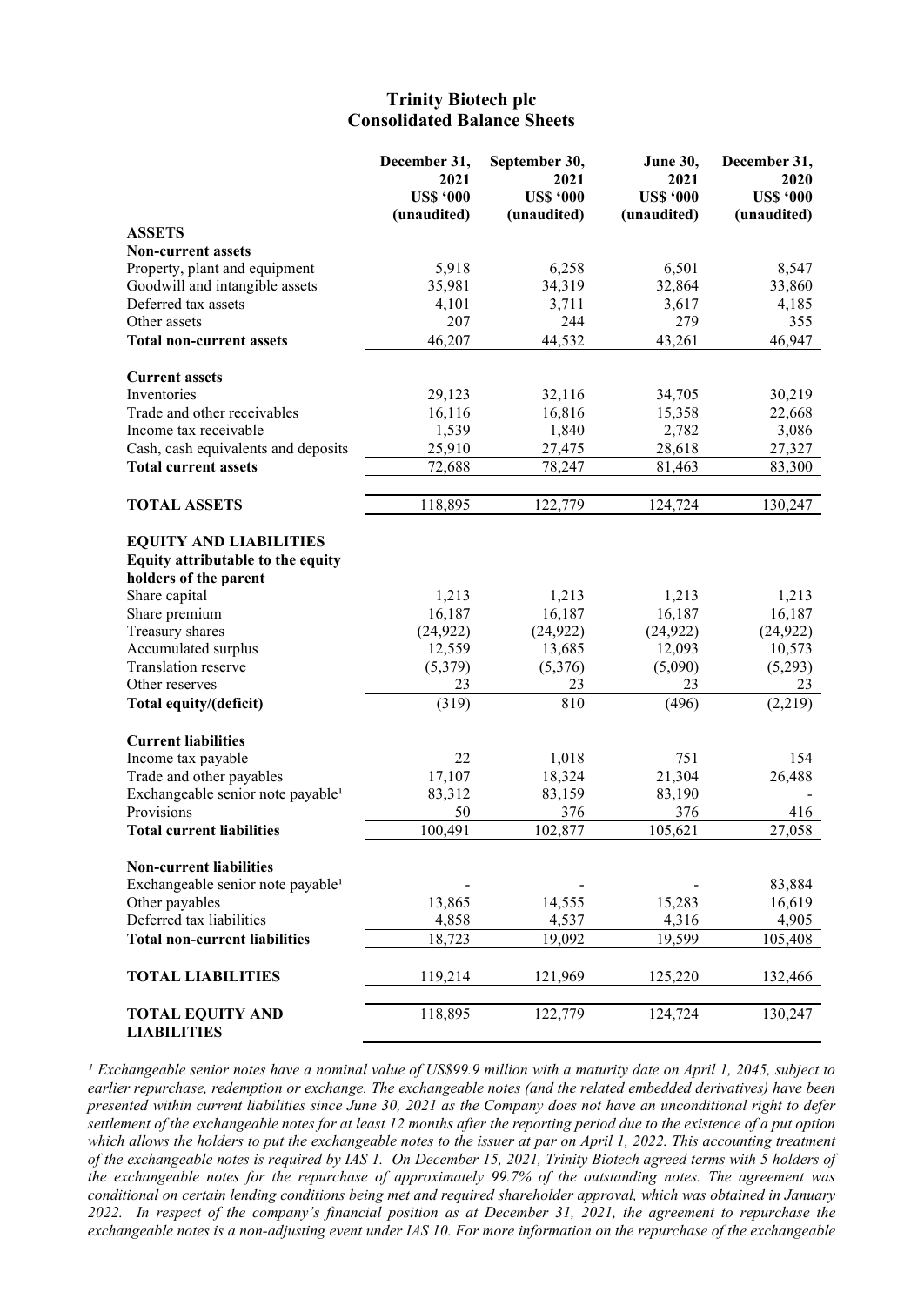*notes, refer to the Company's announcement on December 15, 2021 and January 27, 2022. Additional information relating to the accounting treatment for the exchangeable notes may be found in the most recently filed Company's Annual Report on Form 20-F filing filed with the U.S. Securities and Exchange Commission.*

*The above financial statements have been prepared in accordance with the principles of International Financial Reporting Standards and the Company's accounting policies but do not constitute an interim financial report as defined in IAS 34 (Interim Financial Reporting).*